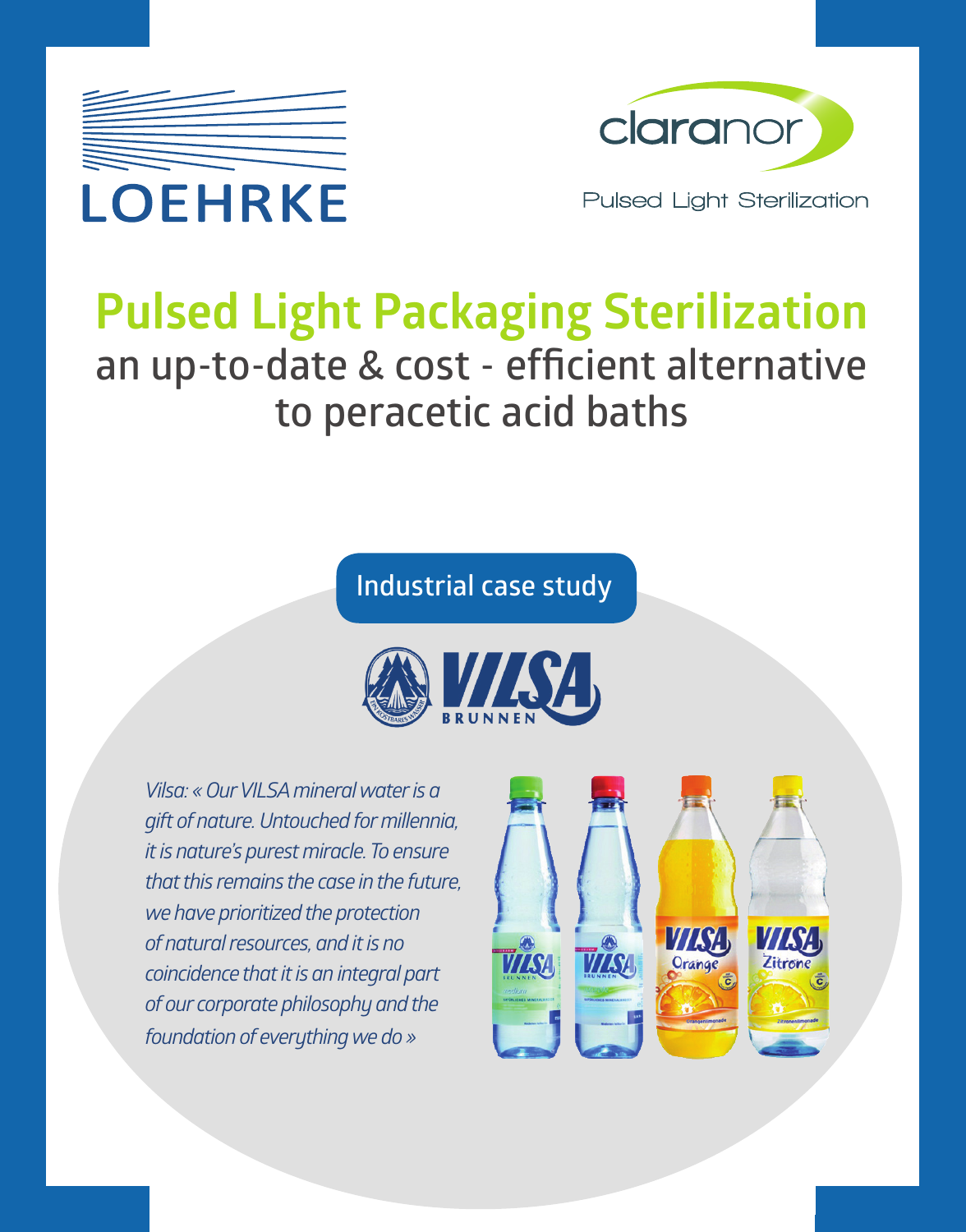

#### **Range**

Mineral water, flavored water, lemonade, spritzers, ACE Vital, splashes

### **Context**

- Sensitive products require sterilization of the closures.
- Until the end of 2012: treatment with PES.
- Running costs too high
- Maintenance expensive.
- Production losses due to the required cleaning time (CIP) for the sterile bath.
- With the wet PES sterilization risk of sensory impact due to the use of lubricant made necessary because of the use of caps with firm sealing.
- With the Pulsed light process closures with loose insert can be use. No lubricant and no risk of sensory impact. Cost savings on the closures.

### **Line**



#### **5 filling lines equipped to date: May 2011** (First test facility on disposable line) **July 2012** (Replacement for PES bath) **November 2012** (Replacement for PES bath) **March 2017** (New filler from KHS) **November 2018** (New filler from Krones)

## **Claranor solution**

### **Equipment**

CAP STERILIZER powered by an electronic bay 1 lamp optical cavity – 1 flash/cap Integration above the capper in the capping/filling closed area

### **Performance**

>4.3 log reduction on A. *brasiliensis* (Fraunhofer Institut)

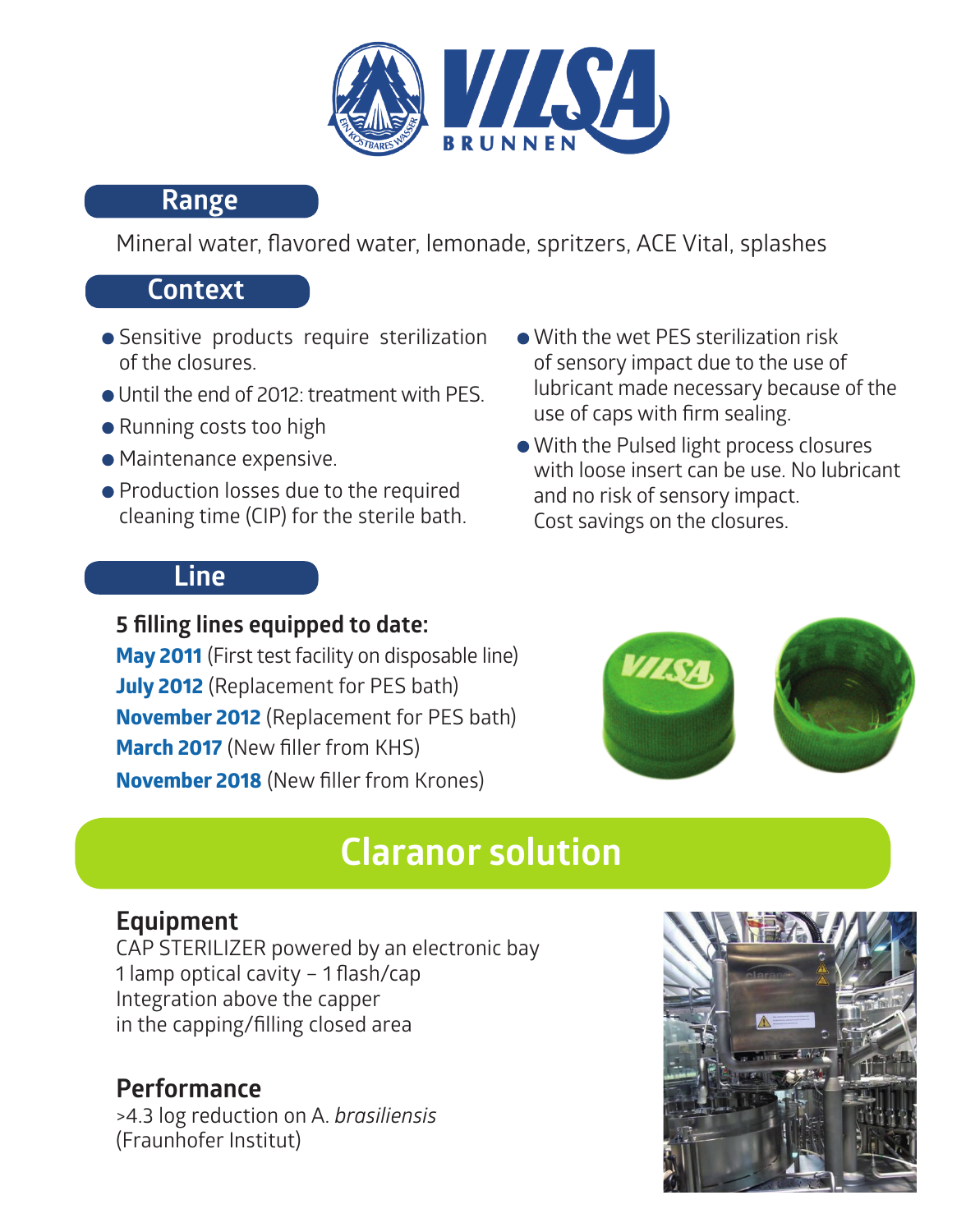



| Investment bill, details in €                                   | 2013        | 2014           | 2015         | 2016           |
|-----------------------------------------------------------------|-------------|----------------|--------------|----------------|
| 1. Total investment                                             | 86000       |                |              |                |
|                                                                 | $\Omega$    | $\Omega$       | $\Omega$     | $\Omega$       |
| 2. Additional revenues of the project<br>no additional revenues |             |                |              |                |
| <b>Total revenue</b>                                            | $\mathbf 0$ | $\overline{O}$ | $\mathbf{O}$ | $\overline{0}$ |
| + 3. Cost savings                                               |             |                |              |                |
| Sewage                                                          | 15.915      | 15.915         | 15.915       | 15.915         |
| Chemicals                                                       | 1.784       | 1.784          | 1.784        | 1.784          |
| Cleaning time                                                   | 1.269       | 1.269          | 1.269        | 1.269          |
| Maintenance                                                     | 8.000       | 8.000          | 8.000        | 8.000          |
| <b>Total savings</b>                                            | 26.968      | 26.968         | 26.968       | 26.968         |
| ./. 4. Running costs of the project                             |             |                |              |                |
| Maintenance 3%                                                  | 2.580       | 2.580          | 2.580        | 2.580          |
| Depreciation                                                    | 14.333      | 14.333         | 14.333       | 14.333         |
| <b>Total cost</b>                                               | 16.913      | 16.913         | 16.913       | 16.913         |
| = 5. Result of the project before taxes                         | 10.055      | 10.055         | 10.055       | 10.055         |
| $.$ / $.6.$ Taxes                                               |             |                |              |                |
| ESt thesaur.                                                    | $\Omega$    | $\mathbf 0$    | $\Omega$     | $\Omega$       |
| Trade taxes                                                     | $\Omega$    | $\mathbf 0$    | $\Omega$     | $\Omega$       |
| <b>Total taxes</b>                                              | $\Omega$    | $\Omega$       | $\Omega$     | $\Omega$       |
| = 7. Resuts after taxes                                         | 10.055      | 10.055         | 10.055       | 10.055         |
| + Depreciation                                                  | 14.333      | 14.333         | 14.333       | 14.333         |
| + other non-cash expenses                                       | $\Omega$    | $\Omega$       | $\Omega$     | $\Omega$       |
| = Ifd. Cash-Flow                                                | 24.388      | 24.388         | 24.388       | 24.388         |
| Funds/ inflow including investment                              | $-61.612$   | 24.388         | 24.388       | 24.388         |
| Cumulative cash flow incl. investment                           | $-61.612$   | $-37.224$      | $-12.836$    | 11.552         |